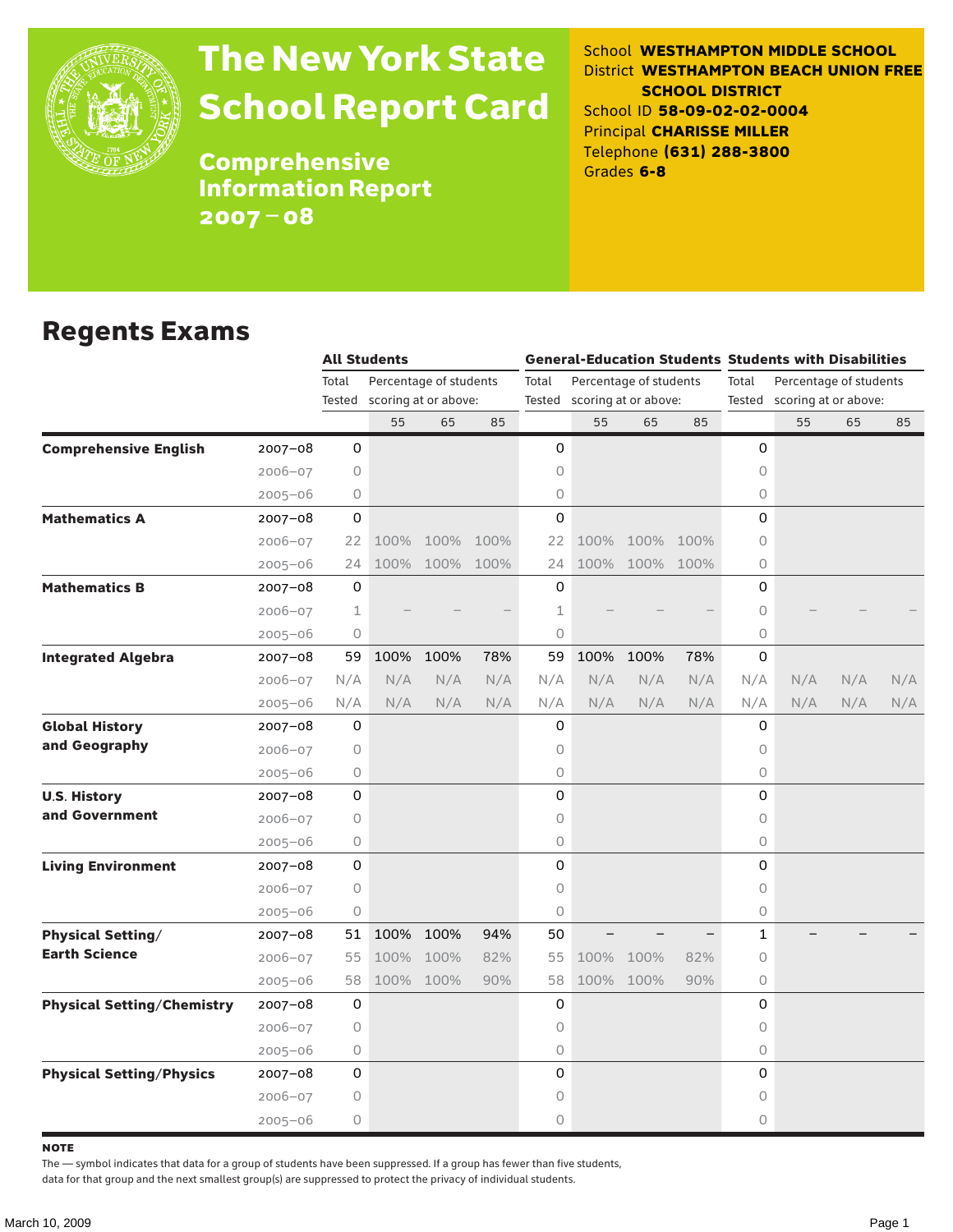School ID 58-09-02-02-0004

School **WESTHAMPTON MIDDLE SCHOOL**<br>School ID 58-09-02-020404<br>**DISTRICT** DISTRICT

### Second Language Proficiency Examinations

|                |             | <b>All Students</b> |                  |                     |                  | <b>General-Education Students Students with Disabilities</b> |                  |  |
|----------------|-------------|---------------------|------------------|---------------------|------------------|--------------------------------------------------------------|------------------|--|
|                |             | <b>Total Tested</b> | Percent Passing: | <b>Total Tested</b> | Percent Passing: | <b>Total Tested</b>                                          | Percent Passing: |  |
| <b>French</b>  | $2007 - 08$ | 18                  | 100%             | 18                  | 100%             | 0                                                            |                  |  |
|                | $2006 - 07$ | 19                  | 89%              | 18                  |                  | 1                                                            |                  |  |
|                | $2005 - 06$ | 0                   |                  | $\circ$             |                  | 0                                                            |                  |  |
| German         | 2007-08     | 0                   |                  | 0                   |                  | 0                                                            |                  |  |
|                | $2006 - 07$ | 0                   |                  | $\circ$             |                  | 0                                                            |                  |  |
|                | $2005 - 06$ | 0                   |                  | $\circ$             |                  | $\circ$                                                      |                  |  |
| <b>Italian</b> | 2007-08     | 0                   |                  | 0                   |                  | $\mathbf 0$                                                  |                  |  |
|                | $2006 - 07$ | 0                   |                  | 0                   |                  | 0                                                            |                  |  |
|                | $2005 - 06$ | 0                   |                  | $\circ$             |                  | 0                                                            |                  |  |
| Latin          | $2007 - 08$ | 0                   |                  | 0                   |                  | 0                                                            |                  |  |
|                | $2006 - 07$ | 0                   |                  | 0                   |                  | 0                                                            |                  |  |
|                | $2005 - 06$ | 0                   |                  | $\circ$             |                  | 0                                                            |                  |  |
| <b>Spanish</b> | $2007 - 08$ | 132                 | 98%              | 118                 | 99%              | 14                                                           | 86%              |  |
|                | $2006 - 07$ | 142                 | 98%              | 130                 | 98%              | 12                                                           | 92%              |  |
|                | $2005 - 06$ | 143                 | 96%              | 137                 | 96%              | 6                                                            | 83%              |  |

#### **NOTE**

The — symbol indicates that data for a group of students have been suppressed. If a group has fewer than five students,

data for that group and the next smallest group(s) are suppressed to protect the privacy of individual students.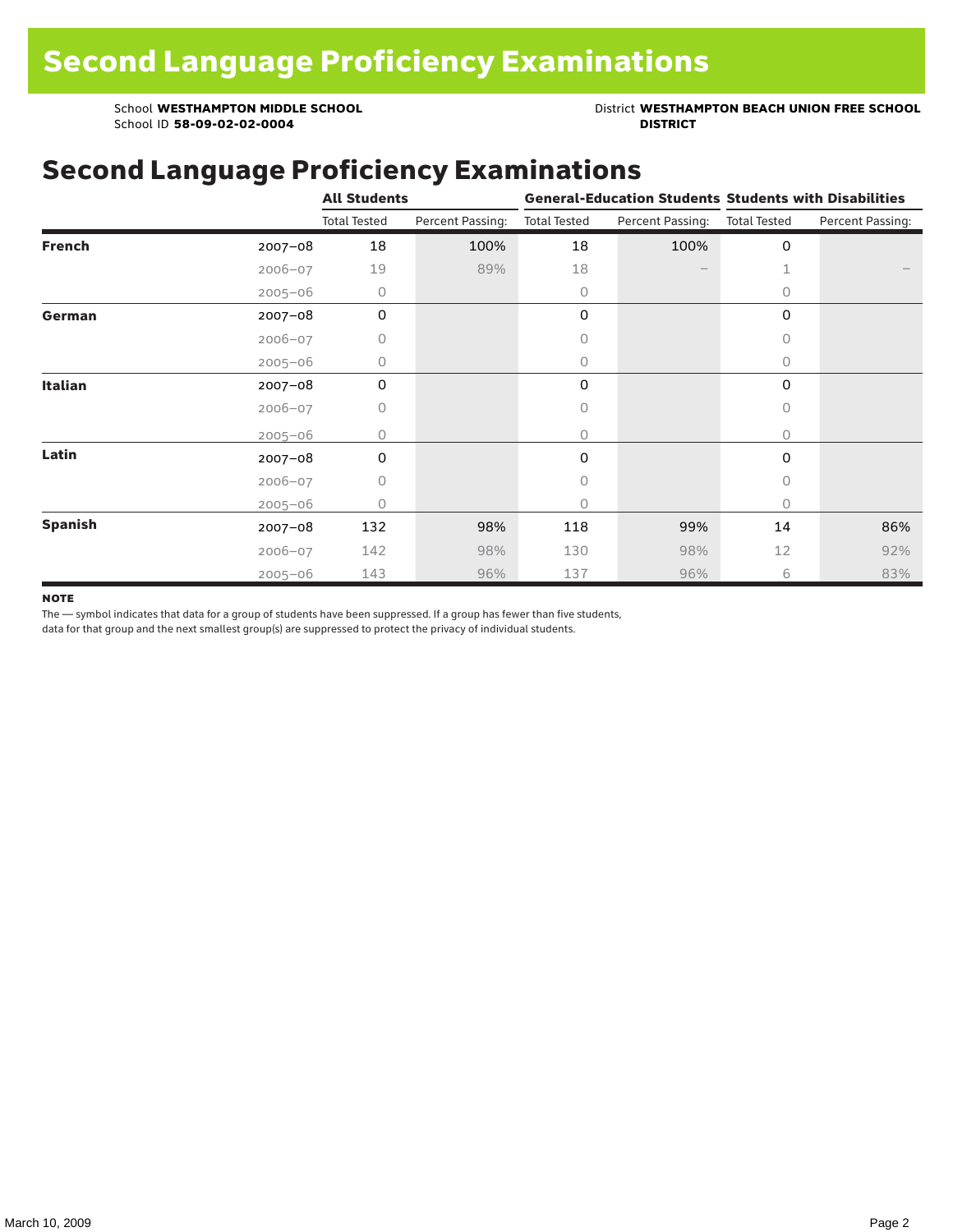School ID 58-09-02-02-0004

School **WESTHAMPTON MIDDLE SCHOOL**<br>School ID 58-09-02-020404<br>**DISTRICT** DISTRICT

#### New York State English as a Second Language Achievement Test (NYSESLAT)

|                                  |             | <b>All Students</b> |                                   |                             |     | <b>General-Education Students</b> |                                   |       |                             |     | <b>Students with Disabilities</b> |              |  |                             |  |       |
|----------------------------------|-------------|---------------------|-----------------------------------|-----------------------------|-----|-----------------------------------|-----------------------------------|-------|-----------------------------|-----|-----------------------------------|--------------|--|-----------------------------|--|-------|
|                                  |             | Total               |                                   | Percent of students scoring |     |                                   | Total                             |       | Percent of students scoring |     |                                   | Total        |  | Percent of students scoring |  |       |
|                                  |             |                     | Tested in each performance level: |                             |     |                                   | Tested in each performance level: |       |                             |     | Tested in each performance level: |              |  |                             |  |       |
|                                  |             |                     |                                   | Begin. Interm. Adv.         |     | Prof.                             |                                   |       | Begin. Interm. Adv.         |     | Prof.                             |              |  | Begin. Interm. Adv.         |  | Prof. |
| <b>Listening</b>                 | $2007 - 08$ | 0                   |                                   |                             |     |                                   | 0                                 |       |                             |     |                                   | 0            |  |                             |  |       |
| and Speaking                     | $2006 - 07$ | 0                   |                                   |                             |     |                                   | $\circ$                           |       |                             |     |                                   | $\circ$      |  |                             |  |       |
| $(Grades K-1)$                   | $2005 - 06$ | $\bigcirc$          |                                   |                             |     |                                   | $\circ$                           |       |                             |     |                                   | 0            |  |                             |  |       |
| <b>Reading</b>                   | $2007 - 08$ | 0                   |                                   |                             |     |                                   | $\mathsf 0$                       |       |                             |     |                                   | $\mathsf 0$  |  |                             |  |       |
| and Writing                      | $2006 - 07$ | 0                   |                                   |                             |     |                                   | $\circ$                           |       |                             |     |                                   | 0            |  |                             |  |       |
| $(Grades K-1)$                   | $2005 - 06$ | $\bigcirc$          |                                   |                             |     |                                   | $\circ$                           |       |                             |     |                                   | 0            |  |                             |  |       |
| <b>Listening</b>                 | $2007 - 08$ | 0                   |                                   |                             |     |                                   | $\mathbf 0$                       |       |                             |     |                                   | $\mathbf 0$  |  |                             |  |       |
| and Speaking                     | $2006 - 07$ | $\mathsf O$         |                                   |                             |     |                                   | $\circ$                           |       |                             |     |                                   | $\circ$      |  |                             |  |       |
| (Grades $2-4$ )                  | $2005 - 06$ | $\circ$             |                                   |                             |     |                                   | $\circ$                           |       |                             |     |                                   | 0            |  |                             |  |       |
| <b>Reading</b>                   | $2007 - 08$ | 0                   |                                   |                             |     |                                   | 0                                 |       |                             |     |                                   | 0            |  |                             |  |       |
| and Writing<br>(Grades $2-4$ )   | $2006 - 07$ | 0                   |                                   |                             |     |                                   | 0                                 |       |                             |     |                                   | 0            |  |                             |  |       |
|                                  | $2005 - 06$ | 0                   |                                   |                             |     |                                   | $\circ$                           |       |                             |     |                                   | 0            |  |                             |  |       |
| <b>Listening</b><br>and Speaking | $2007 - 08$ | $\overline{c}$      |                                   |                             |     |                                   | $\overline{c}$                    |       |                             |     |                                   | 0            |  |                             |  |       |
|                                  | $2006 - 07$ | 0                   |                                   |                             |     |                                   | $\circ$                           |       |                             |     |                                   | 0            |  |                             |  |       |
| $(Grades 5-6)$                   | $2005 - 06$ | 3                   |                                   |                             |     |                                   | 3                                 |       |                             |     |                                   | 0            |  |                             |  |       |
| <b>Reading</b>                   | $2007 - 08$ | $\overline{2}$      |                                   |                             |     | $\overline{\phantom{0}}$          | $\overline{c}$                    |       |                             |     |                                   | 0            |  |                             |  |       |
| and Writing                      | $2006 - 07$ | $\mathsf O$         |                                   |                             |     |                                   | $\circ$                           |       |                             |     |                                   | $\circ$      |  |                             |  |       |
| $(Grades 5-6)$                   | $2005 - 06$ | 3                   |                                   |                             |     |                                   | 3                                 |       |                             |     |                                   | 0            |  |                             |  |       |
| <b>Listening</b>                 | $2007 - 08$ | 11                  | 18%                               | 27%                         | 9%  | 45%                               | 10                                |       |                             |     |                                   | $\mathbf{1}$ |  |                             |  |       |
| and Speaking                     | $2006 - 07$ | 14                  | 14%                               | 14%                         | 7%  | 64%                               | 14                                | 14%   | 14%                         | 7%  | 64%                               | $\circ$      |  |                             |  |       |
| $(Grades 7-8)$                   | $2005 - 06$ | 10                  | 0%                                | 10%                         | 30% | 60%                               | 10                                | $0\%$ | 10%                         | 30% | 60%                               | 0            |  |                             |  |       |
| <b>Reading</b>                   | $2007 - 08$ | 11                  | 36%                               | 27%                         | 9%  | 27%                               | 10                                |       |                             |     |                                   | 1            |  |                             |  |       |
| and Writing                      | $2006 - 07$ | 14                  | 29%                               | 14%                         | 50% | 7%                                | 14                                | 29%   | 14%                         | 50% | 7%                                | $\circ$      |  |                             |  |       |
| $(Grades 7-8)$                   | $2005 - 06$ | 10                  | 10%                               | 50%                         | 20% | 20%                               | 10                                | 10%   | 50%                         | 20% | 20%                               | 0            |  |                             |  |       |
| <b>Listening</b>                 | $2007 - 08$ | 0                   |                                   |                             |     |                                   | 0                                 |       |                             |     |                                   | 0            |  |                             |  |       |
| and Speaking                     | $2006 - 07$ | 0                   |                                   |                             |     |                                   | 0                                 |       |                             |     |                                   | 0            |  |                             |  |       |
| $(Grades g-12)$                  | $2005 - 06$ | 0                   |                                   |                             |     |                                   | $\mathsf O$                       |       |                             |     |                                   | 0            |  |                             |  |       |
| <b>Reading</b>                   | $2007 - 08$ | 0                   |                                   |                             |     |                                   | 0                                 |       |                             |     |                                   | $\mathbf 0$  |  |                             |  |       |
| and Writing                      | $2006 - 07$ | 0                   |                                   |                             |     |                                   | $\circ$                           |       |                             |     |                                   | $\circ$      |  |                             |  |       |
| $(Grades g-12)$                  | $2005 - 06$ | 0                   |                                   |                             |     |                                   | $\circ$                           |       |                             |     |                                   | 0            |  |                             |  |       |

#### **NOTE**

The — symbol indicates that data for a group of students have been suppressed. If a group has fewer than five students,

data for that group and the next smallest group(s) are suppressed to protect the privacy of individual students.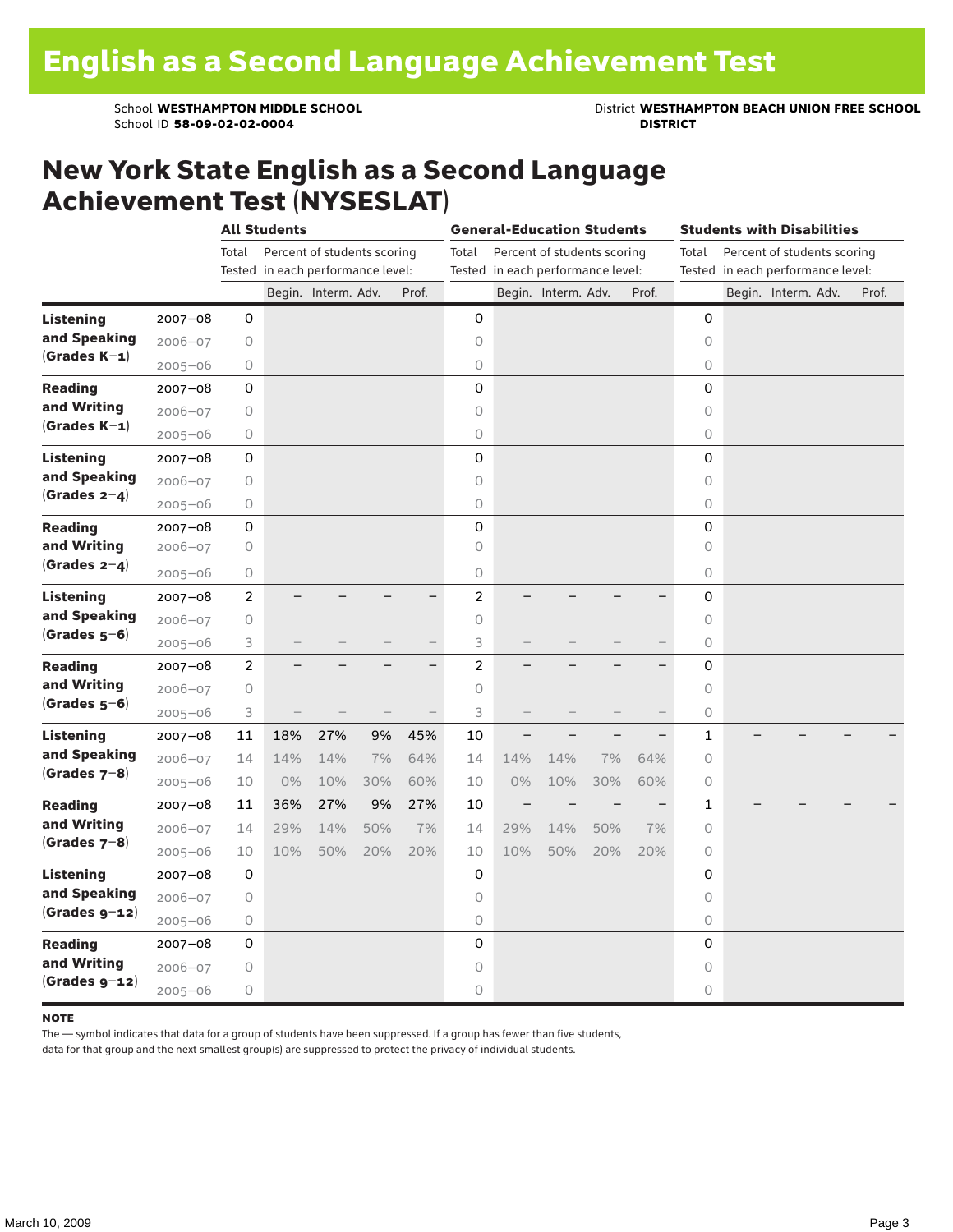School ID **58-09-02-02-0004 DISTRICT**

School **WESTHAMPTON MIDDLE SCHOOL** District **WESTHAMPTON BEACH UNION FREE SCHOOL**

## Elementary/Middle-Level Social Studies 2007–08

|                            | <b>All Students</b><br>Percentage of students<br>Total<br>Tested scoring at level: |    |    |     |     |       | <b>General-Education Students</b>                  |    |     |     |    |                                                             | <b>Students with Disabilities</b> |     |                |  |  |  |
|----------------------------|------------------------------------------------------------------------------------|----|----|-----|-----|-------|----------------------------------------------------|----|-----|-----|----|-------------------------------------------------------------|-----------------------------------|-----|----------------|--|--|--|
|                            |                                                                                    |    |    |     |     | Total | Percentage of students<br>Tested scoring at level: |    |     |     |    | Percentage of students<br>Total<br>Tested scoring at level: |                                   |     |                |  |  |  |
|                            |                                                                                    |    |    | 3   | 4   |       |                                                    |    |     |     |    |                                                             |                                   |     | $\overline{4}$ |  |  |  |
| Elementary<br><b>Level</b> |                                                                                    |    |    |     |     |       |                                                    |    |     |     |    |                                                             |                                   |     |                |  |  |  |
| <b>Middle Level</b>        | 168                                                                                | 1% | 8% | 48% | 43% | 143   | 1%                                                 | 6% | 45% | 48% | 25 | 0%                                                          | 16%                               | 68% | 16%            |  |  |  |

#### 2004 Total Cohort Performance on Regents Exams After Four Years

|                                        | <b>All Students</b>                                                |  |  |              |                                                                                         | <b>General-Education Students</b> |  |  |  |  |                                                                               | <b>Students with Disabilities</b> |  |  |  |  |
|----------------------------------------|--------------------------------------------------------------------|--|--|--------------|-----------------------------------------------------------------------------------------|-----------------------------------|--|--|--|--|-------------------------------------------------------------------------------|-----------------------------------|--|--|--|--|
|                                        | Cohor<br>Enroll<br>Percentage of<br>students scoring:<br>$55 - 64$ |  |  |              | Coho<br>Percentage of<br>$\circ$<br>ᇛ<br>students scoring:<br>65-84 85-100<br>$55 - 64$ |                                   |  |  |  |  | Cohort<br>Percentage of<br>o,<br>문<br>students scoring:<br>55-64 65-84 85-100 |                                   |  |  |  |  |
|                                        |                                                                    |  |  | 65-84 85-100 |                                                                                         |                                   |  |  |  |  |                                                                               |                                   |  |  |  |  |
| <b>Global History</b><br>and Geography | 0                                                                  |  |  |              |                                                                                         | 0                                 |  |  |  |  | 0                                                                             |                                   |  |  |  |  |
| <b>U.S. History</b><br>and Government  | 0                                                                  |  |  |              |                                                                                         | $\Omega$                          |  |  |  |  | 0                                                                             |                                   |  |  |  |  |
| <b>Science</b>                         | 0                                                                  |  |  |              |                                                                                         | 0                                 |  |  |  |  | 0                                                                             |                                   |  |  |  |  |

# New York State Alternate Assessments (NYSAA) 2007–08

|                         | <b>All Students</b> |                                                |               |   |   |  |  |  |  |  |  |
|-------------------------|---------------------|------------------------------------------------|---------------|---|---|--|--|--|--|--|--|
|                         | Total               | Number of students scoring<br>Tested at Level: |               |   |   |  |  |  |  |  |  |
|                         |                     | 1                                              | $\mathcal{P}$ | 3 | 4 |  |  |  |  |  |  |
| <b>Elementary Level</b> |                     |                                                |               |   |   |  |  |  |  |  |  |
| Social Studies          | 0                   |                                                |               |   |   |  |  |  |  |  |  |
| <b>Middle Level</b>     |                     |                                                |               |   |   |  |  |  |  |  |  |
| Social Studies          | 0                   |                                                |               |   |   |  |  |  |  |  |  |
| <b>Secondary Level</b>  |                     |                                                |               |   |   |  |  |  |  |  |  |
| English Language Arts   | O                   |                                                |               |   |   |  |  |  |  |  |  |
| <b>Mathematics</b>      | O                   |                                                |               |   |   |  |  |  |  |  |  |
| Social Studies          | O                   |                                                |               |   |   |  |  |  |  |  |  |
| Science                 | O                   |                                                |               |   |   |  |  |  |  |  |  |

The New York State Alternate Assessment (NYSAA) is for students with severe cognitive disabilities. Results for students taking the NYSAA in English language arts, mathematics, and science at the elementary and middle levels are available in the *Accountability and Overview Report* part of *The New York State Report Card*.

The — symbol indicates that data for a group of students have been suppressed. If a group has fewer than five students, data for that group and the next smallest group(s) are suppressed to protect the privacy of individual students.

**NOTE**